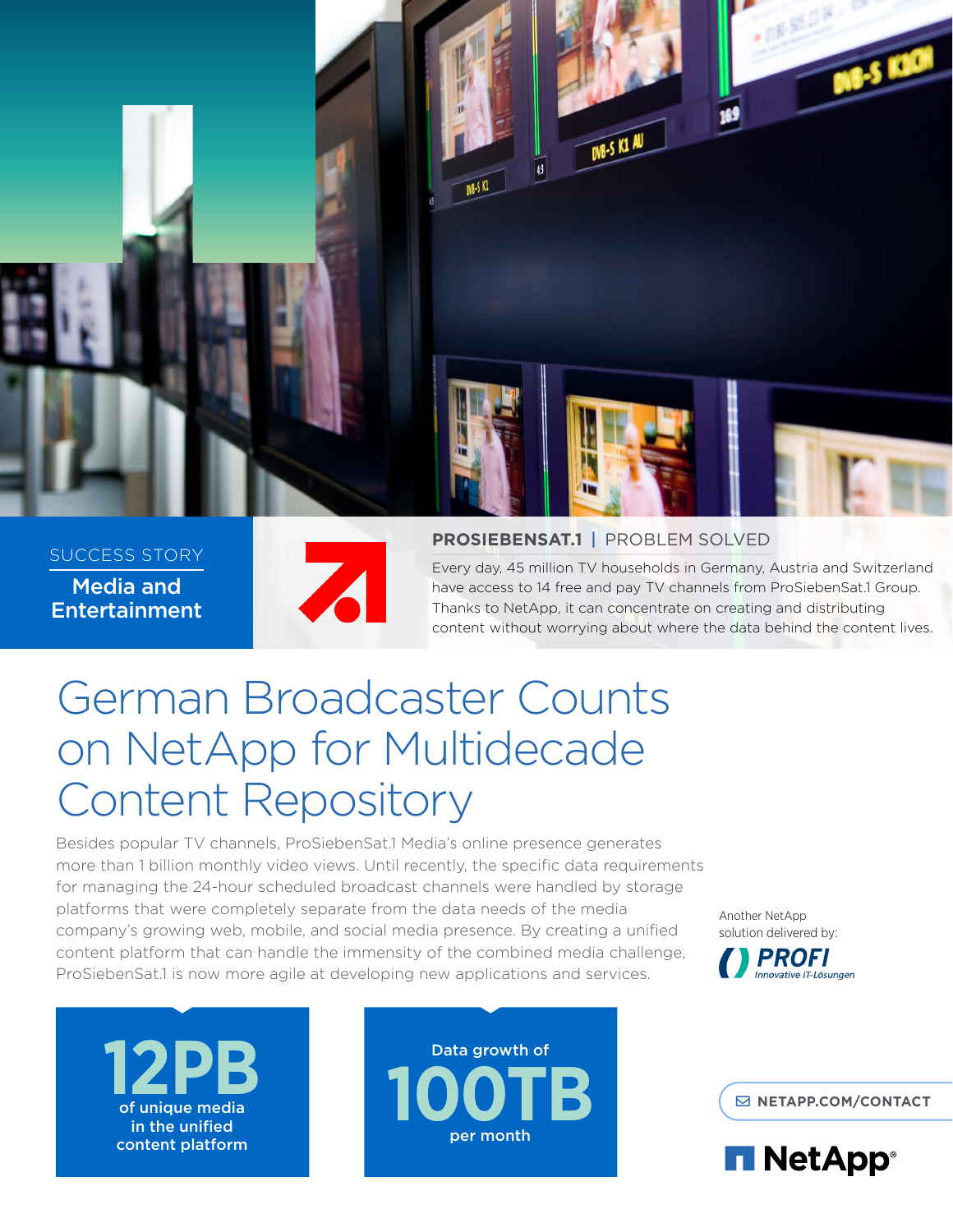"The other vendors just sent us someone from the sales department. Only after the fourth or fifth meeting we were able to speak to someone from the technical team, who was able to answer some of our questions. NetApp was the only vendor who sent out an engineer who could actually explain how everything worked together and met our particular needs."

Fabian Mueller, Solution Architect, ProSiebenSat.1

When millions of viewers in Germany tune in to ProSiebenSat.1's program, either through TV or the internet, they want to watch their favorite scheduled TV shows on demand or live-streamed over the internet. The company annually invests more than 1 billion euros in 120,000 hours of programming.

To keep up with this growing demand for content and the data behind it, business executives at ProSiebenSat.1 were literally breaking down walls in the company's data center to create more room for their legacy digital tape archives.

"We had to break down walls because we actually had no space for tape backups," says Fabian Mueller, solution architect. "We needed to come up with something different."

By moving to a private cloud storage model, the company was able to migrate the entire 12PB archive into a much smaller footprint on a unified content platform. The files that must be moved between broadcast channels and business partner outlets run at about 68GB for a 150-minute movie.

The transition to private cloud storage also enabled native data replication to a second site, increasing the resilience of the media repository and improving the business continuity profile of the overall enterprise. The transition also opened up a pathway to faster application development for the processing and distribution of content data across the ProSiebenSat.1-owned networks and business partner delivery outlets.



## **ACCELERATING THE ROLL-OUT OF SOPHISTICATED MEDIA WORKFLOWS AND SERVICES**

Media companies have very specific and demanding workflow requirements. ProSiebenSat.1 was particularly impressed by NetApp's sophisticated approach to creating a highly resilient object store with data management tools that allowed rapid development of customized workflows. Instead of sending company executives a collection of marketing brochures, NetApp sent a team of engineering experts to explain the technical intricacies behind their proposed solution.

"The other vendors just sent us someone from the sales department. Only after the fourth or fifth meeting we were able to speak to someone from the technical team, who was able to answer some of our questions," Mueller says. "NetApp was the only vendor who sent out an engineer who could actually explain how everything worked together and met our particular needs."

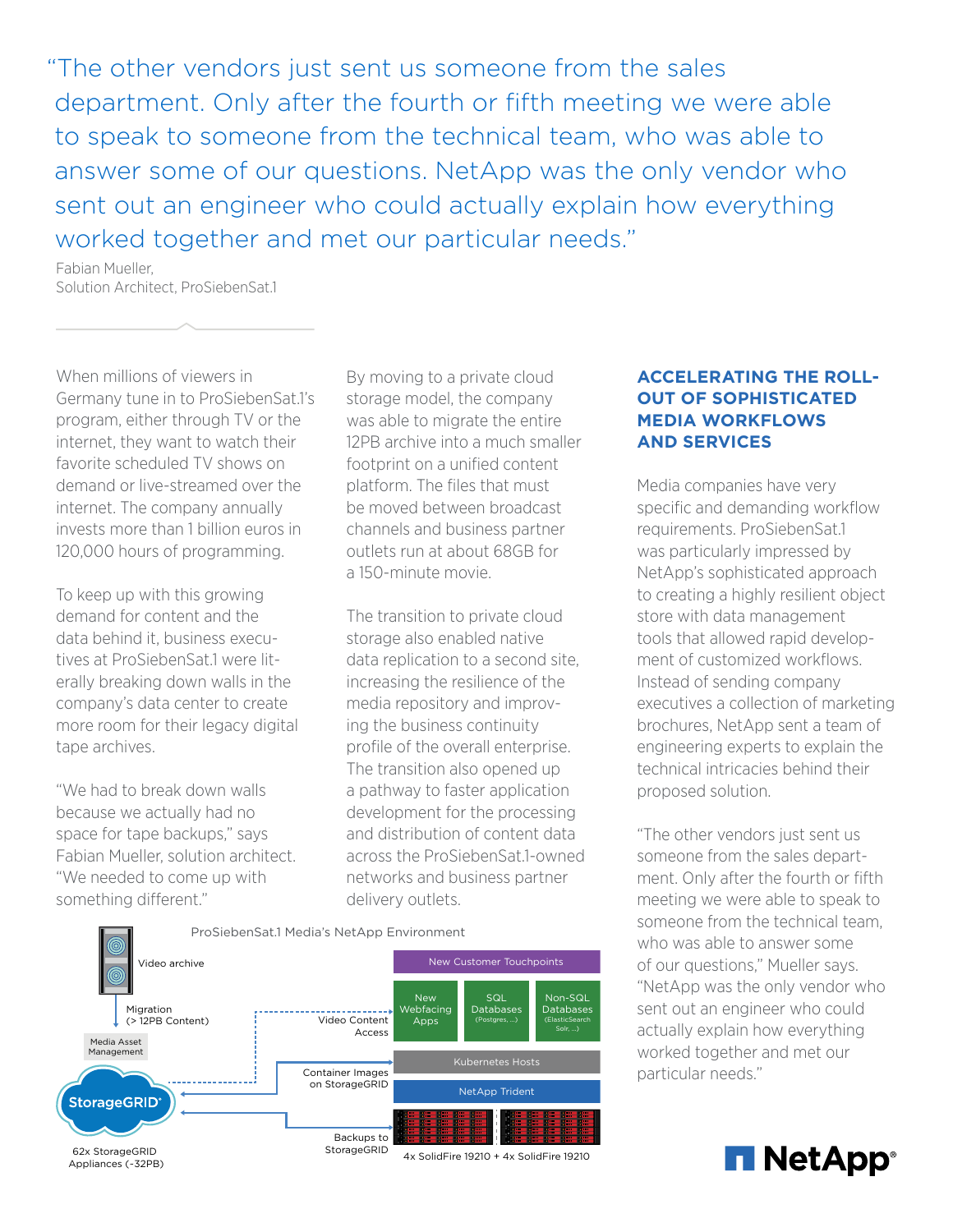## **DATA INTEGRATION MADE EASY**

ProSiebenSat.1 uses the NetApp® StorageGRID® object-based storage solution to house the unified content platform, which includes current media content as well as programming dating back 20 years. StorageGRID also stores all of the application and development code backups from the NetApp SolidFire® DevOps environment. The company's 100 in-house developers are building applications and hosting them in Kubernetes on the SolidFire all-flash array.

The NetApp StorageGRID is now the common repository for all content. It's used as the source by all workflows for the various networks, processing and distributing to the company's 100 plus broadcast and social media partners, and to the maxdome video-on-demand service.

This approach allows all of the media processing that the variousbusiness units perform— acquisition, quality control, content production, metadata enrichment, transcoding, cataloging and distribution supply—to be supported by a common set of tools. ProSiebenSat.1 is now working with several off-the-shelf applications that support the S3 object protocol, including Portal (Cantemo), Vidispine (Vidispine), Baton (lnterra Systems), Cambria (Capella), and AREMA (IBM).

# **FUTURE PROOFING FOR GROWTH**

ProSiebenSat.1's data to support its TV entertainment and digital brands is increasing at a rate of 100TB per month. To accommodate this content growth and prepare for TV's imminent transition from high definition to ultra-high definition, which will multiply the company's data demands,

ProSiebenSat.1 built a content and data repository that could keep up in a cost-effective manner.

"The file sizes just keep increasing. Especially when moving to UHD content. The archive is growing faster than expected, and we don't delete any content," says Jan Ekman, senior system engineer.

The unified content platform, built on NetApp technology, can manage all of that growth and more while actually improving ProSiebenSat.1's content production and delivery workflows.

#### **SOLUTION COMPONENTS**

#### **NETAPP PRODUCTS**

**[StorageGRID](https://www.netapp.com/us/products/data-management-software/object-storage-grid-sds.aspx)** 

[SolidFire](https://www.netapp.com/us/products/storage-systems/all-flash-array/solidfire-scale-out.aspx)

NetApp Trident

**[LEARN MORE](https://www.netapp.com/us/products/data-management-software/object-storage-grid-sds.aspx)**

[netapp.com/us/products/data-management-software/object-storage-grid-sds](https://www.netapp.com/us/products/data-management-software/object-storage-grid-sds.aspx)

 **NETAPP.COM/CONTACT** +1 877 263 8277  $\sum$  in  $\sum$  f  $\sum$ 



NetApp is the data authority for hybrid cloud. We provide a full range of hybrid cloud data services that simplify management of applications and data across cloud and on-premises environments to accelerate digital transformation. Together with our partners, we empower global organizations to unleash the full potential of their data to expand customer touchpoints, foster greater innovation and optimize their operations. For more information, visit **[www.netapp.com](http://www.netapp.com)**. #DataDriv[en](http://www.netapp.com/)

© 2018 NetApp, Inc. All Rights Reserved. NETAPP, the NETAPP logo, and the marks listed at netapp.com/TM are trademarks of NetApp, Inc. Other company and product names may be trademarks of their respective owners. CSS-7045-0818